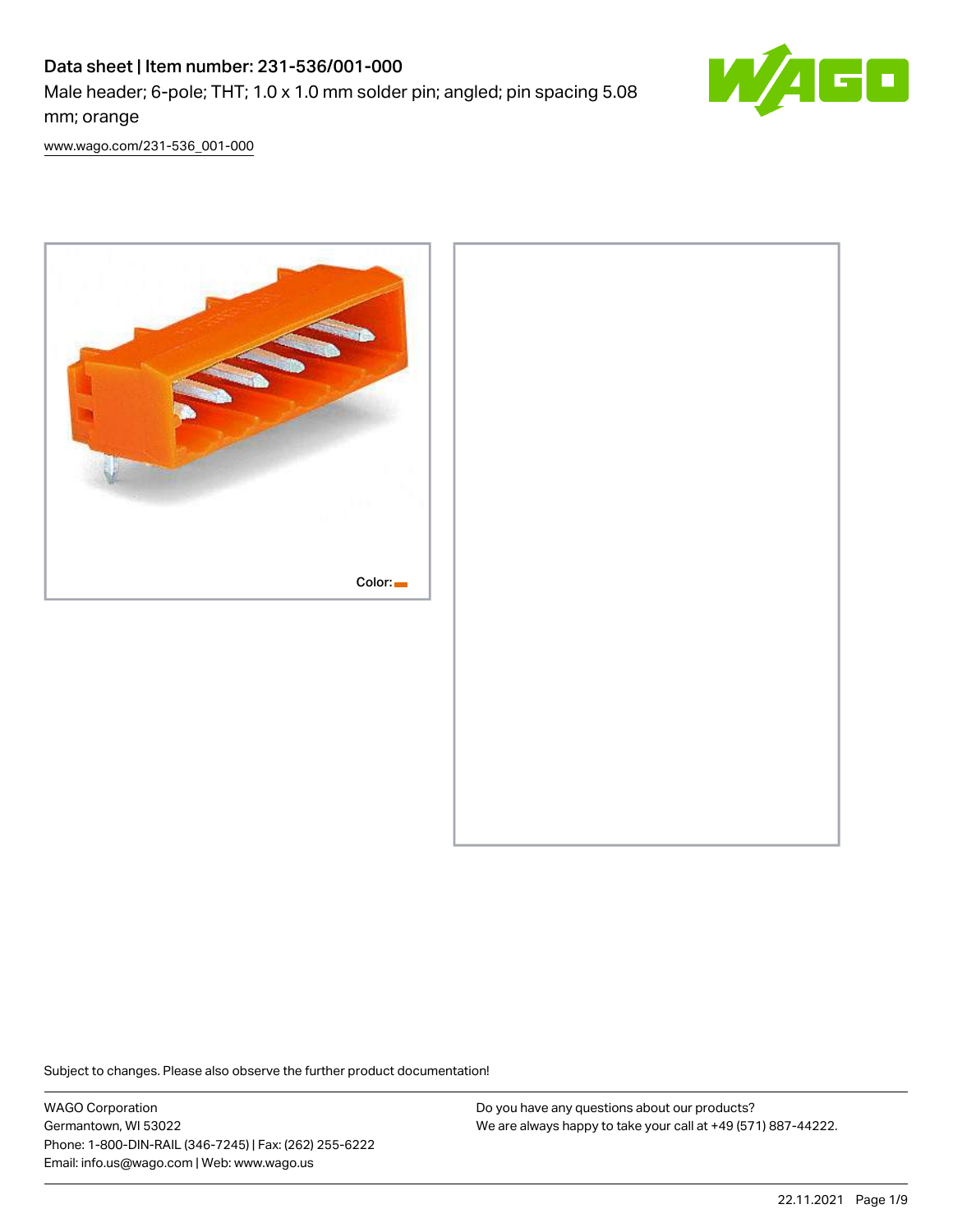



```
L = (pole no. -1) x pin spacing +8.2 mm
```
 $L_1 = L + 5$  mm

```
L_2 = L_1 + 7.4 mm
```
### Item description

- Horizontal or vertical PCB mounting via straight or angled solder pins  $\blacksquare$
- $\blacksquare$ Pin cross-section: 1 x 1 mm
- $\blacksquare$ With coding fingers

Subject to changes. Please also observe the further product documentation! Data

WAGO Corporation Germantown, WI 53022 Phone: 1-800-DIN-RAIL (346-7245) | Fax: (262) 255-6222 Email: info.us@wago.com | Web: www.wago.us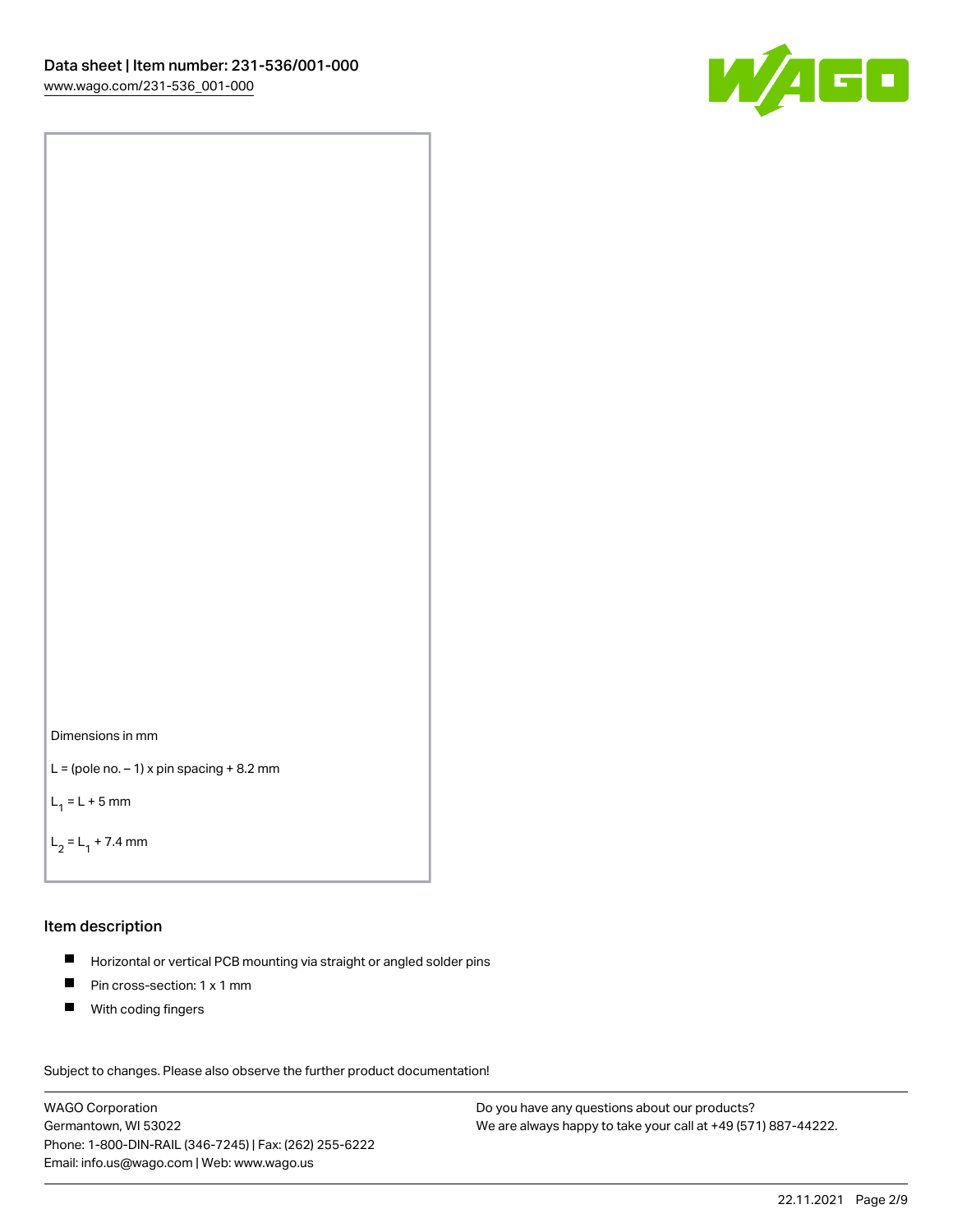

## Data Notes

| Safety information 1 | The <i>MCS – MULTI CONNECTION SYSTEM</i> includes connectors<br>without breaking capacity in accordance with DIN EN 61984. When<br>used as intended, these connectors must not be connected<br>/disconnected when live or under load. The circuit design should<br>ensure header pins, which can be touched, are not live when<br>unmated. |
|----------------------|--------------------------------------------------------------------------------------------------------------------------------------------------------------------------------------------------------------------------------------------------------------------------------------------------------------------------------------------|
| Variants:            | Other pole numbers<br>3.8 mm pin projection for male headers with straight solder pins<br>Gold-plated or partially gold-plated contact surfaces<br>Other versions (or variants) can be requested from WAGO Sales or<br>configured at https://configurator.wago.com/                                                                        |

# Electrical data

# IEC Approvals

| Ratings per                 | IEC/EN 60664-1                                                        |
|-----------------------------|-----------------------------------------------------------------------|
| Rated voltage (III / 3)     | 320 V                                                                 |
| Rated surge voltage (III/3) | 4 <sub>kV</sub>                                                       |
| Rated voltage (III/2)       | 320 V                                                                 |
| Rated surge voltage (III/2) | 4 <sub>kV</sub>                                                       |
| Nominal voltage (II/2)      | 630 V                                                                 |
| Rated surge voltage (II/2)  | 4 <sub>k</sub> V                                                      |
| Rated current               | 12A                                                                   |
| Legend (ratings)            | $(III / 2)$ $\triangle$ Overvoltage category III / Pollution degree 2 |

# UL Approvals

| Approvals per                  | UL 1059 |
|--------------------------------|---------|
| Rated voltage UL (Use Group B) | 300 V   |
| Rated current UL (Use Group B) | 10 A    |
| Rated voltage UL (Use Group D) | 300 V   |
| Rated current UL (Use Group D) | 10 A    |

## Ratings per UL

| Rated voltage UL 1977 | 600 V |
|-----------------------|-------|
| Rated current UL 1977 |       |

| <b>WAGO Corporation</b>                                | Do you have any questions about our products?                 |
|--------------------------------------------------------|---------------------------------------------------------------|
| Germantown, WI 53022                                   | We are always happy to take your call at +49 (571) 887-44222. |
| Phone: 1-800-DIN-RAIL (346-7245)   Fax: (262) 255-6222 |                                                               |
| Email: info.us@wago.com   Web: www.wago.us             |                                                               |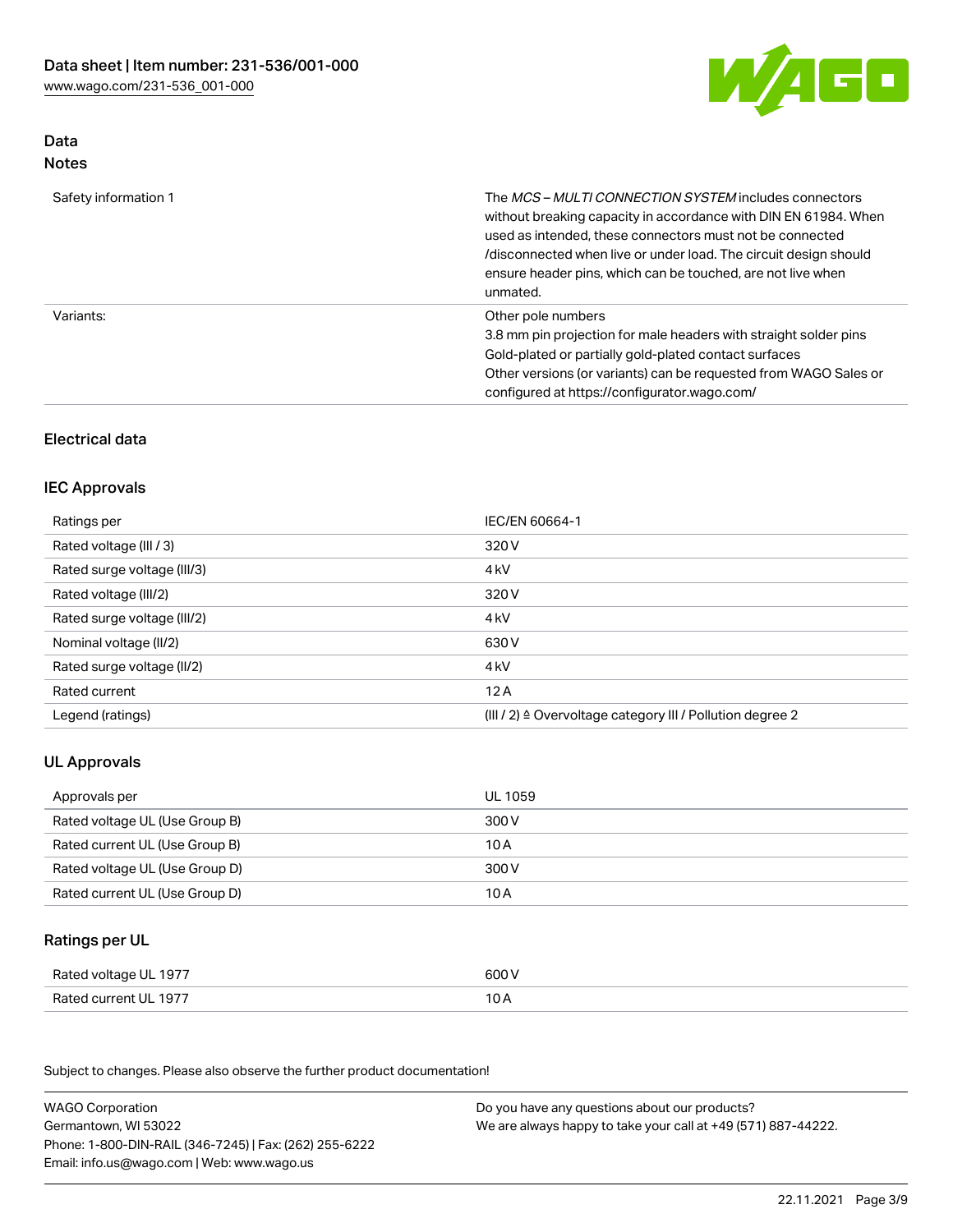

# CSA Approvals

| Approvals per                   | CSA   |
|---------------------------------|-------|
| Rated voltage CSA (Use Group B) | 300 V |
| Rated current CSA (Use Group B) | 10 A  |
| Rated voltage CSA (Use Group D) | 300 V |
| Rated current CSA (Use Group D) | 10 A  |

# Connection data

| Total number of potentials |  |
|----------------------------|--|
| Number of connection types |  |
| Number of levels           |  |

#### Connection 1

| Number of poles |  |
|-----------------|--|
|                 |  |

# Physical data

| Pin spacing                          | 5.08 mm / 0.2 inch         |
|--------------------------------------|----------------------------|
| Width                                | 33.6 mm / 1.323 inch       |
| Height                               | 12.2 mm / 0.48 inch        |
| Height from the surface              | 8.4 mm / 0.331 inch        |
| Depth                                | 12 mm / 0.472 inch         |
| Solder pin length                    | 3.8 <sub>mm</sub>          |
| Solder pin dimensions                | $1 \times 1$ mm            |
| Drilled hole diameter with tolerance | $1.4$ <sup>(+0.1)</sup> mm |

# Plug-in connection

| Contact type (pluggable connector) | Male connector/plug |
|------------------------------------|---------------------|
| Connector (connection type)        | for PCB             |
| Mismating protection               | No                  |
| Mating direction to the PCB        | 0°                  |
| Locking of plug-in connection      | Without             |

## PCB contact

| PCB Contact            |                                          |
|------------------------|------------------------------------------|
| Solder pin arrangement | over the entire male connector (in-line) |

| <b>WAGO Corporation</b>                                | Do you have any questions about our products?                 |
|--------------------------------------------------------|---------------------------------------------------------------|
| Germantown, WI 53022                                   | We are always happy to take your call at +49 (571) 887-44222. |
| Phone: 1-800-DIN-RAIL (346-7245)   Fax: (262) 255-6222 |                                                               |
| Email: info.us@wago.com   Web: www.wago.us             |                                                               |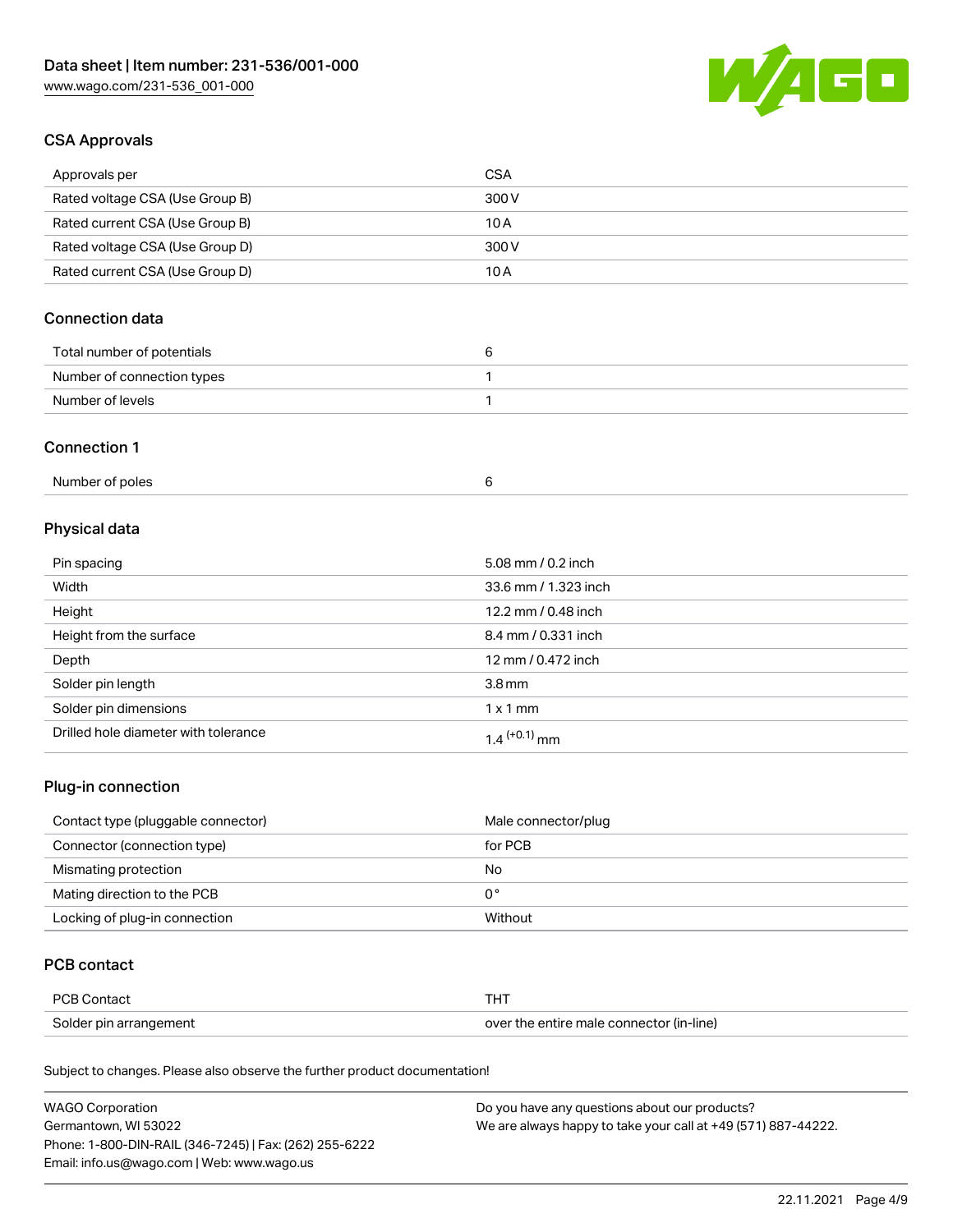

Number of solder pins per potential 1

#### Material data

| Color                       | orange                                 |
|-----------------------------|----------------------------------------|
| Material group              |                                        |
| Insulation material         | Polyamide (PA66)                       |
| Flammability class per UL94 | V <sub>0</sub>                         |
| Contact material            | Electrolytic copper (E <sub>Cu</sub> ) |
| Contact plating             | tin-plated                             |
| Fire load                   | 0.036 MJ                               |
| Weight                      | 2g                                     |

## Environmental requirements

Limit temperature range  $-60... +100$  °C

## Commercial data

| Product Group         | 3 (Multi Conn. System) |
|-----------------------|------------------------|
| PU (SPU)              | 100 Stück              |
| Packaging type        | box                    |
| Country of origin     | DE                     |
| <b>GTIN</b>           | 4044918866972          |
| Customs tariff number | 85366990990            |

## Approvals / Certificates

#### Country specific Approvals

| Logo               | Approval                                            | <b>Additional Approval Text</b> | Certificate<br>name |
|--------------------|-----------------------------------------------------|---------------------------------|---------------------|
|                    | <b>CB</b><br><b>DEKRA Certification B.V.</b>        | IEC 61984                       | NL-39756            |
|                    | <b>CSA</b><br>DEKRA Certification B.V.              | C <sub>22.2</sub>               | 1466354             |
| EMA<br><b>NEUR</b> | <b>KEMA/KEUR</b><br><b>DEKRA Certification B.V.</b> | EN 61984                        | 2190761.01          |

| <b>WAGO Corporation</b>                                | Do you have any questions about our products?                 |
|--------------------------------------------------------|---------------------------------------------------------------|
| Germantown, WI 53022                                   | We are always happy to take your call at +49 (571) 887-44222. |
| Phone: 1-800-DIN-RAIL (346-7245)   Fax: (262) 255-6222 |                                                               |
| Email: info.us@wago.com   Web: www.wago.us             |                                                               |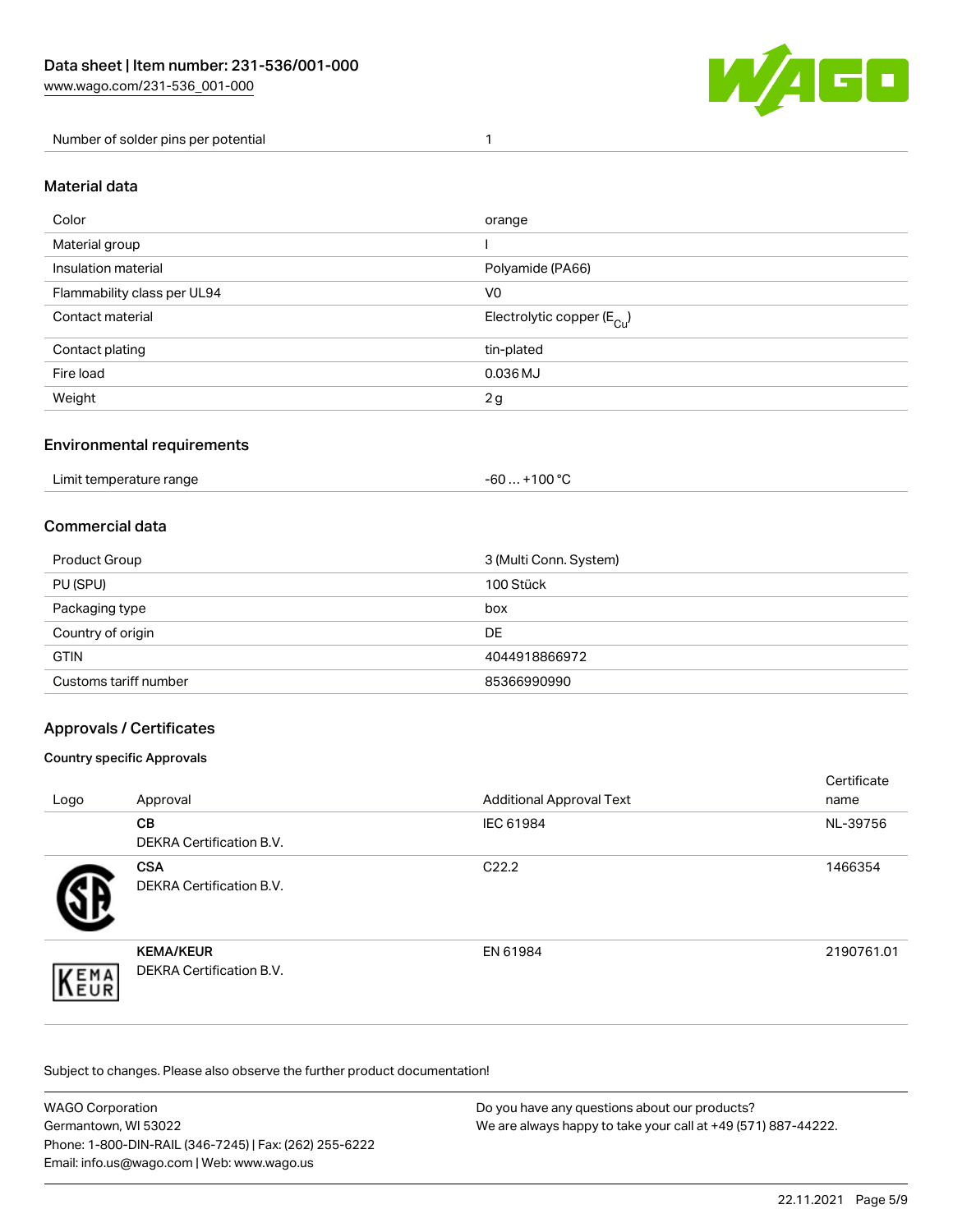

#### Ship Approvals

| Logo                     | Approval                                  | <b>Additional Approval Text</b> | Certificate<br>name                |
|--------------------------|-------------------------------------------|---------------------------------|------------------------------------|
| ABS.                     | <b>ABS</b><br>American Bureau of Shipping | $\overline{\phantom{a}}$        | $19 -$<br>HG1869876-<br><b>PDA</b> |
| <b>BUREAU</b><br>VERITAS | BV<br>Bureau Veritas S.A.                 | <b>IEC 60998</b>                | 11915/D0<br>BV                     |
| <b>UL-Approvals</b>      |                                           |                                 |                                    |
|                          |                                           |                                 | Certificate                        |
| Logo                     | Approval                                  | <b>Additional Approval Text</b> | name                               |
|                          | UL<br>UL International Germany GmbH       | <b>UL 1977</b>                  | E45171                             |
|                          | UR<br>Underwriters Laboratories Inc.      | UL 1059                         | E45172                             |

### Counterpart

| Item no.231-306/026-000<br>Female plug; 6-pole; 12 AWG max; pin spacing 5.08 mm; 1 conductor per pole; orange                                                                                 | www.wago.com/231-306<br>/026-000      |
|-----------------------------------------------------------------------------------------------------------------------------------------------------------------------------------------------|---------------------------------------|
| Item no.231-2306/026-000<br>2-conductor female connector; Push-in CAGE CLAMP®; 2.5 mm <sup>2</sup> ; Pin spacing 5.08 mm; 6-pole; with<br>integrated end plate; 2,50 mm <sup>2</sup> ; orange | www.wago.com/231-2306<br>/026-000     |
| Item no.231-2306/037-000<br>2-conductor female connector; Push-in CAGE CLAMP®; 2.5 mm <sup>2</sup> ; Pin spacing 5.08 mm; 6-pole; Lateral<br>locking levers; 2,50 mm <sup>2</sup> ; orange    | www.wago.com/231-2306<br>/037-000     |
| Item no.2231-306/026-000<br>Female plug; 6-pole; push-button; 12 AWG max; pin spacing 5.08 mm; 1-conductor per pole; orange                                                                   | www.wago.com/2231-306<br>/026-000     |
| Item no.2231-306/031-000<br>Female plug; 6-pole; push-button; mounting flange; 12 AWG max; pin spacing 5.08 mm; 1-conductor per<br>pole; orange                                               | www.wago.com/2231-306<br>$/031 - 000$ |
| Item no.2231-306/037-000                                                                                                                                                                      | www.wago.com/2231-306                 |

Subject to changes. Please also observe the further product documentation!

WAGO Corporation Germantown, WI 53022 Phone: 1-800-DIN-RAIL (346-7245) | Fax: (262) 255-6222 Email: info.us@wago.com | Web: www.wago.us Do you have any questions about our products? We are always happy to take your call at +49 (571) 887-44222.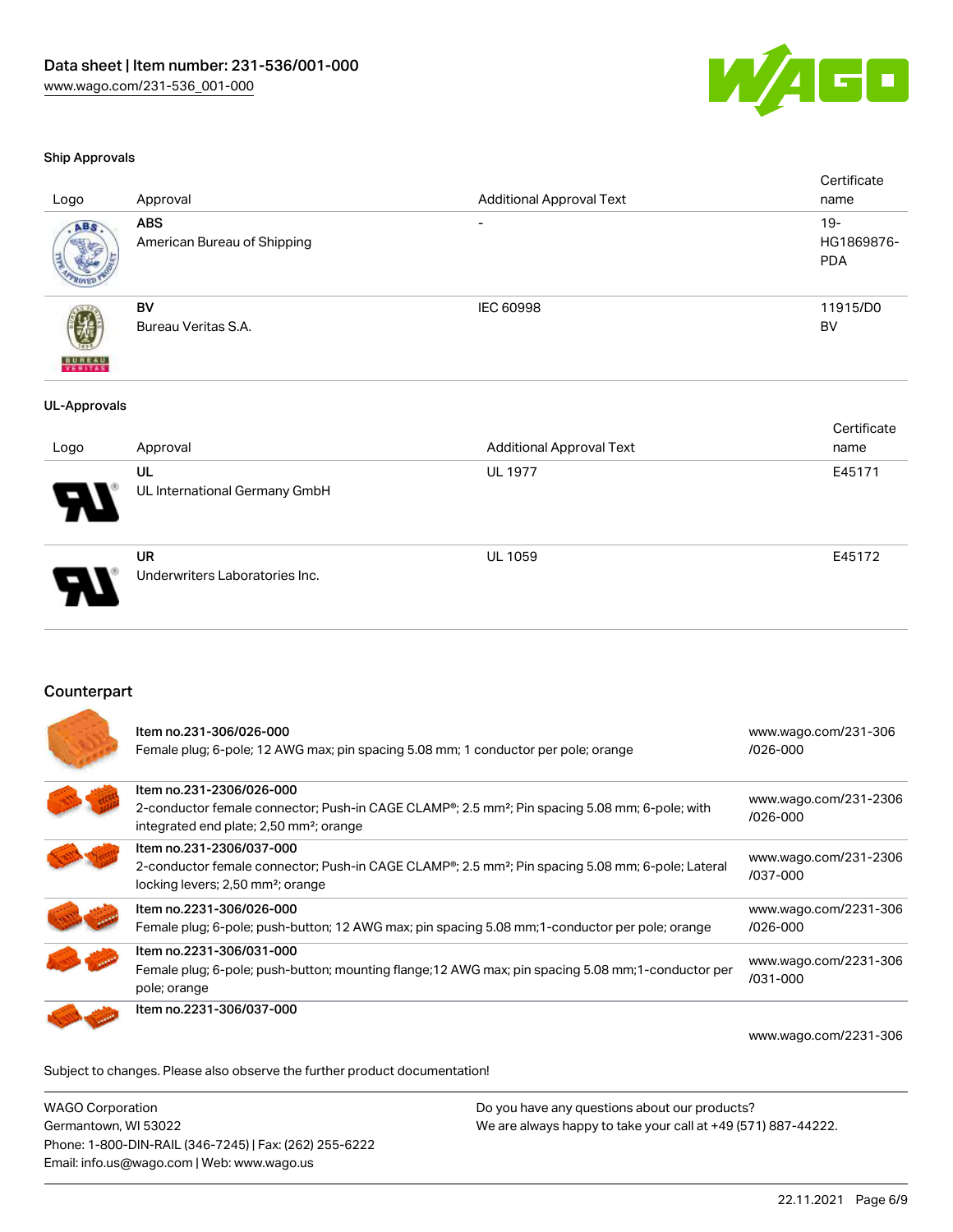# Data sheet | Item number: 231-536/001-000

[www.wago.com/231-536\\_001-000](http://www.wago.com/231-536_001-000)



[/037-000](https://www.wago.com/2231-306/037-000)

| Female plug; 6-pole; push-button; locking lever; 12 AWG max; pin spacing 5.08 mm; 1-conductor per<br>pole; orange                                                 | /037-000                             |
|-------------------------------------------------------------------------------------------------------------------------------------------------------------------|--------------------------------------|
| Item no.2231-306/102-000<br>Female plug; 6-pole; push-button; with integrated end plate; 12 AWG max; pin spacing 5.08 mm; 1-<br>conductor per pole; orange        | www.wago.com/2231-306<br>/102-000    |
| Item no.231-306/027-000<br>Female plug; 6-pole; mounting flange with reinforcing strip; 12 AWG max; pin spacing 5.08 mm; 1<br>conductor per pole; orange          | www.wago.com/231-306<br>/027-000     |
| Item no.231-306/031-000<br>Female plug; 6-pole; mounting flange; 12 AWG max; pin spacing 5.08 mm; 1 conductor per pole; orange                                    | www.wago.com/231-306<br>/031-000     |
| Item no.231-306/037-000<br>Female plug; 6-pole; locking lever; 12 AWG max; pin spacing 5.08 mm; 1 conductor per pole; orange                                      | www.wago.com/231-306<br>/037-000     |
| Item no.231-306/102-000<br>Female plug; 6-pole; with integrated end plate; 12 AWG max; pin spacing 5.08 mm; 1 conductor per pole;<br>orange                       | www.wago.com/231-306<br>$/102 - 000$ |
| Item no.232-306/026-000<br>1-conductor female connector, angled; CAGE CLAMP®; 2.5 mm <sup>2</sup> ; Pin spacing 5.08 mm; 6-pole; 2,50<br>mm <sup>2</sup> ; orange | www.wago.com/232-306<br>/026-000     |
| Item no.232-406/026-000<br>1-conductor female connector, angled; CAGE CLAMP®; 2.5 mm <sup>2</sup> ; Pin spacing 5.08 mm; 6-pole; 2,50<br>mm <sup>2</sup> ; orange | www.wago.com/232-406<br>/026-000     |
|                                                                                                                                                                   |                                      |

## Optional accessories

| Coding                                   |                                                                  |            |               |                      |  |
|------------------------------------------|------------------------------------------------------------------|------------|---------------|----------------------|--|
|                                          | Intermediate plate                                               |            |               |                      |  |
|                                          | Item no.: 231-500<br>Spacer; for formation of groups; light gray |            |               | www.wago.com/231-500 |  |
| Coding                                   |                                                                  |            |               |                      |  |
|                                          | Item no.: 231-129<br>Coding key; snap-on type; light gray        |            |               | www.wago.com/231-129 |  |
| <b>Downloads</b><br><b>Documentation</b> |                                                                  |            |               |                      |  |
| <b>Additional Information</b>            |                                                                  |            |               |                      |  |
| Technical explanations                   |                                                                  | 2019 Apr 3 | pdf<br>2.0 MB | Download             |  |

| <b>WAGO Corporation</b>                                | Do you have any questions about our products?                 |
|--------------------------------------------------------|---------------------------------------------------------------|
| Germantown, WI 53022                                   | We are always happy to take your call at +49 (571) 887-44222. |
| Phone: 1-800-DIN-RAIL (346-7245)   Fax: (262) 255-6222 |                                                               |
| Email: info.us@wago.com   Web: www.wago.us             |                                                               |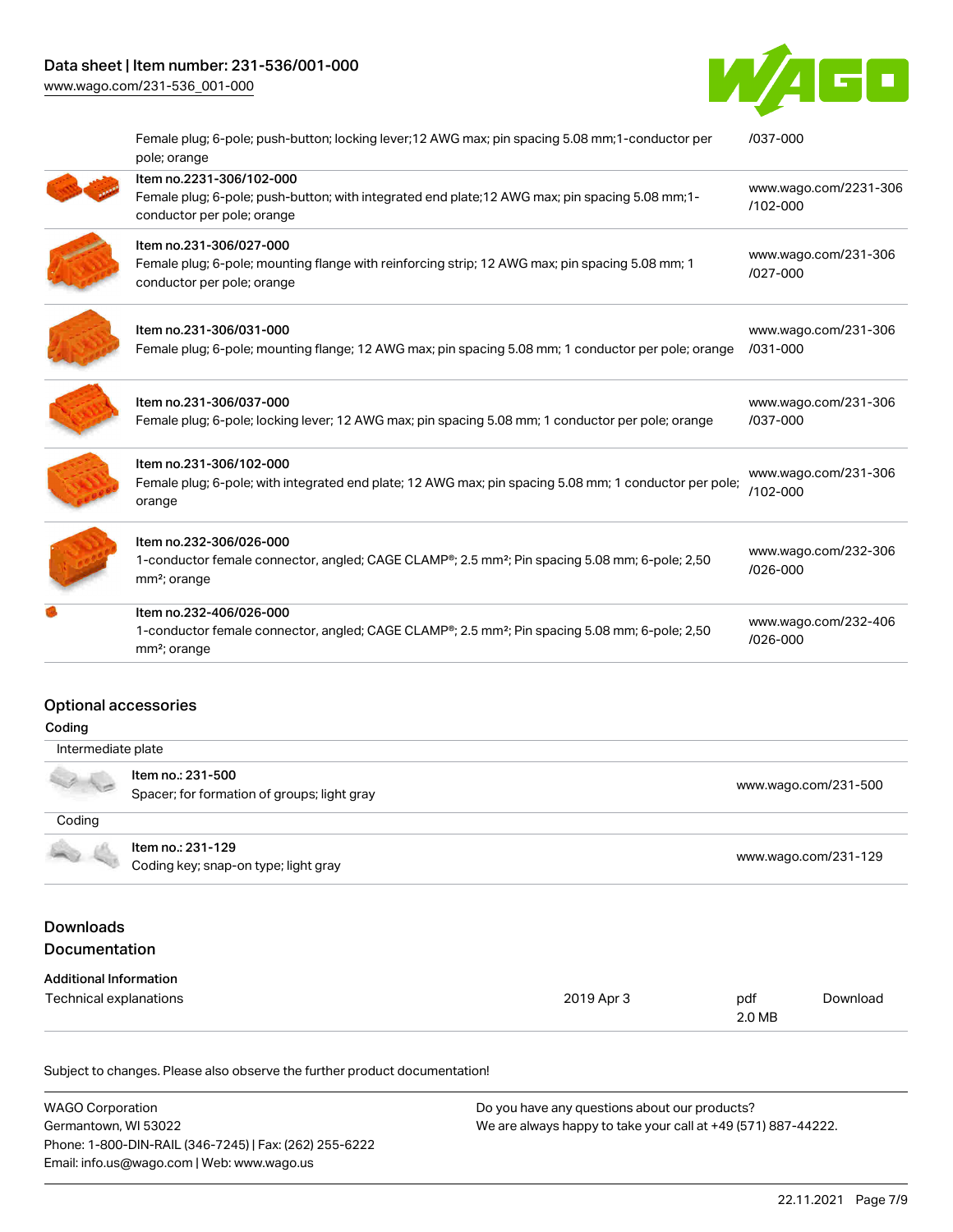

#### CAD files

| CAD data                                                                                                                                                                                                       |            |          |
|----------------------------------------------------------------------------------------------------------------------------------------------------------------------------------------------------------------|------------|----------|
| 2D/3D Models 231-536/001-000                                                                                                                                                                                   | <b>URL</b> | Download |
| <b>CAE</b> data                                                                                                                                                                                                |            |          |
| EPLAN Data Portal 231-536/001-000                                                                                                                                                                              | <b>URL</b> | Download |
| ZUKEN Portal 231-536/001-000                                                                                                                                                                                   | <b>URL</b> | Download |
| EPLAN Data Portal 231-536/001-000                                                                                                                                                                              | <b>URL</b> | Download |
| <b>PCB Design</b>                                                                                                                                                                                              |            |          |
| Symbol and Footprint 231-536/001-000<br>CAx data for your PCB design, consisting of "schematic symbols and PCB footprints",<br>allow easy integration of the WAGO component into your development environment. | <b>URL</b> | Download |
| Supported formats:                                                                                                                                                                                             |            |          |
| ш<br>Accel EDA 14 & 15                                                                                                                                                                                         |            |          |
| L<br>Altium 6 to current version                                                                                                                                                                               |            |          |
| ш<br>Cadence Allegro                                                                                                                                                                                           |            |          |
| ш<br>DesignSpark                                                                                                                                                                                               |            |          |
| H.<br>Eagle Libraries                                                                                                                                                                                          |            |          |
| Ш<br>KiCad                                                                                                                                                                                                     |            |          |
| ш<br>Mentor Graphics BoardStation                                                                                                                                                                              |            |          |
| П<br>Mentor Graphics Design Architect                                                                                                                                                                          |            |          |
| ш<br>Mentor Graphics Design Expedition 99 and 2000                                                                                                                                                             |            |          |
| ш<br>OrCAD 9.X PCB and Capture                                                                                                                                                                                 |            |          |
| ш<br>PADS PowerPCB 3, 3.5, 4.X, and 5.X                                                                                                                                                                        |            |          |
| ш<br>PADS PowerPCB and PowerLogic 3.0                                                                                                                                                                          |            |          |
| Ш<br>PCAD 2000, 2001, 2002, 2004, and 2006                                                                                                                                                                     |            |          |
| Pulsonix 8.5 or newer                                                                                                                                                                                          |            |          |
| <b>STL</b>                                                                                                                                                                                                     |            |          |
| 3D STEP                                                                                                                                                                                                        |            |          |
| ш<br>TARGET 3001!                                                                                                                                                                                              |            |          |

- П View Logic ViewDraw
- $\blacksquare$ Quadcept

.<br>Subject to changes. Please also observe the further product documentation!

WAGO Corporation Germantown, WI 53022 Phone: 1-800-DIN-RAIL (346-7245) | Fax: (262) 255-6222 Email: info.us@wago.com | Web: www.wago.us